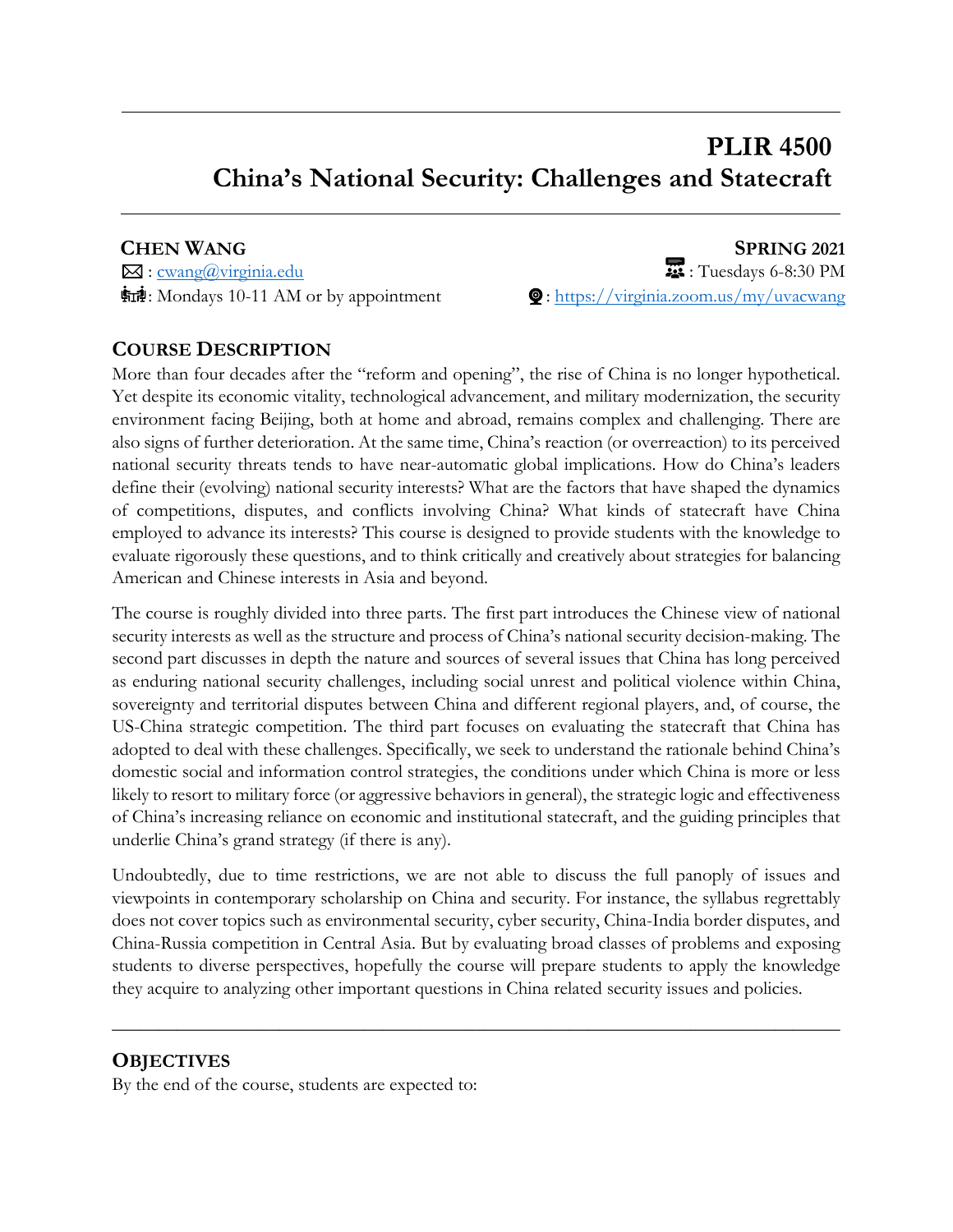- 1. Understand from multiple perspectives the causes and development of some national security challenges that China's leaders seek to resolve as well as the rationale and effectiveness of their strategies.
- 2. Be able to independently and critically (re)evaluate whether China's certain actions can be justified on the grounds of national security or manifest a rising power's revisionist agenda.

\_\_\_\_\_\_\_\_\_\_\_\_\_\_\_\_\_\_\_\_\_\_\_\_\_\_\_\_\_\_\_\_\_\_\_\_\_\_\_\_\_\_\_\_\_\_\_\_\_\_\_\_\_\_\_\_\_\_\_\_\_\_\_\_\_\_\_\_\_\_\_\_\_\_\_\_\_\_

3. Learn useful skills that will serve you in your professional and academic lives.

## **COURSE REQUIREMENTS**

## **Attendance and Participation — 25%**

We will take advantage of the small size of this class by organizing our sessions as discussion seminars via Zoom. Students are expected to have access to stable internet, functioning audio and video devices, and a relatively quiet environment during the meetings.<sup>1</sup> Attendance and participation are essentially important in seminars. If you can't make a class, please discuss the situation with me in advance. The course will succeed only if students have completed all the *required* readings before class, and arrive prepared and ready to share insightful thoughts and questions about the subject matter.

## **Discussion Questions and Memos — 25%**

*Discussion Questions (10%)*: Each student should post 2 discussion questions to the Collab Forum every week by 11:59 PM on Monday before each class (starting from the second meeting on Feb 9). The discussion questions can either be based on specific required readings or address the general topic of that week. The Collab Forum will be set as anonymous (only the instructor has access to the identity of each post), so you should feel free to share your thoughts.

*Memos (15%):* Each student is required to write 2 discussion memos throughout the semester. The memo should be emailed to me by 11:59 PM on Monday before the class. Students can pick any two weeks between February 9 and May 4.

Memos should be 2-3 pages (double-spaced) in length and focus on 1 article assigned for that week (among the required readings). The first part of the memo should be a succinct summary of the key points of the article:

- What is the question or puzzle the author(s) are trying to address?
- Are there any existing answers to this question?
- What is the author(s)' answer/argument?
- What kind of evidence have the author(s) provided to support the argument (or to reject other explanations)?

The second part of the memo should be focused on discussing your own *opinions* about the article. Things that could be discussed include:

<sup>1</sup> Hopefully, we could return to in-person mode at some point this semester! Also, please do not hesitate to contact me if you have difficulties with zoom.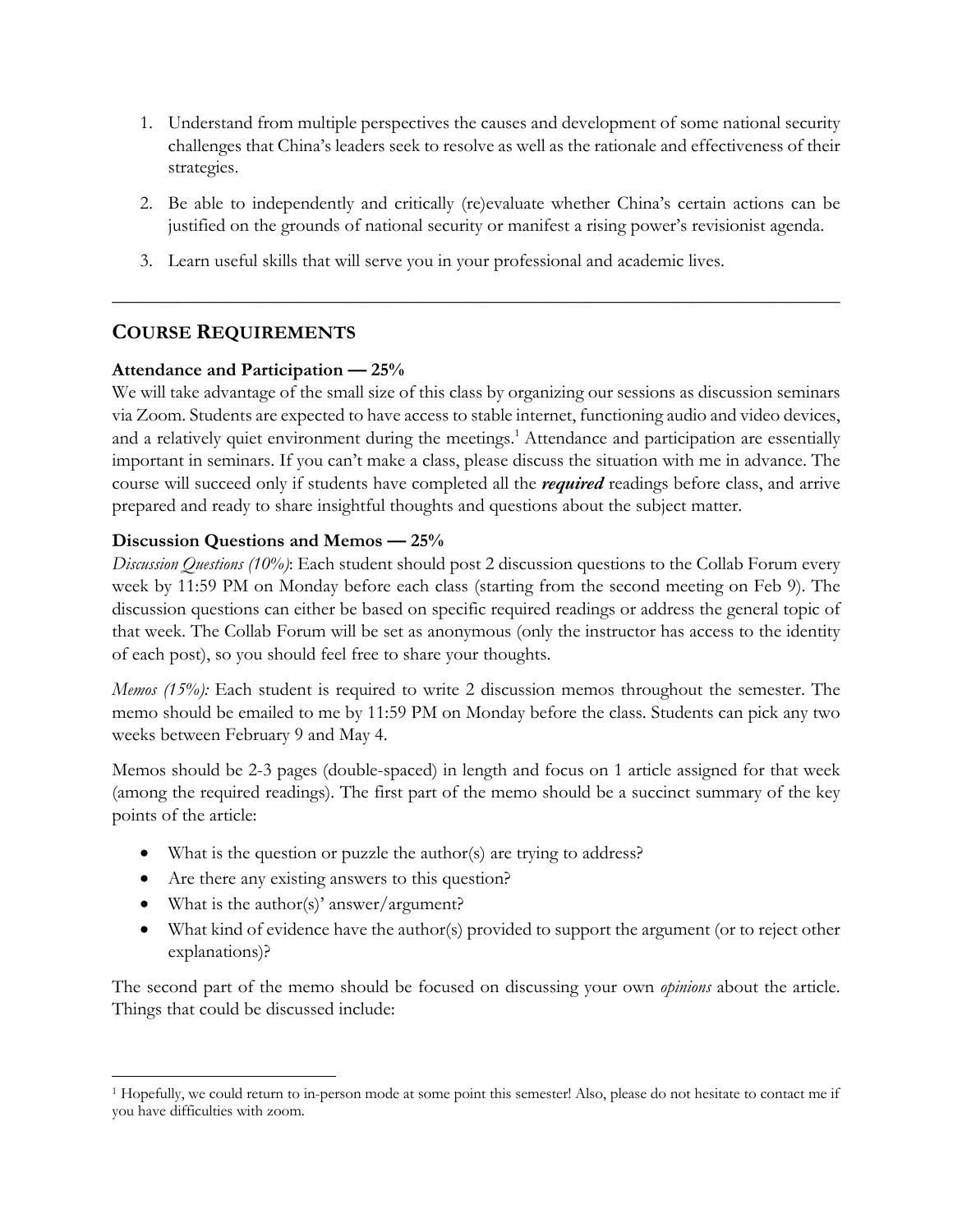- What surprised you most about the discussion in the article? What did you find most interesting (e.g., something that you didn't know or thought about before or something that contradicts your conventional understanding)?
- To what extent do you buy or don't buy the author(s)' argument, analysis, and/or evidence? Why?
- What are some questions on which you want to hear other participants' opinions? (**Note that it is ok if these questions are the same as those you post to the Collab Forum**)
- What are some other things that the author could have discussed that were not covered in the article?

Students who wrote memos will be the point person for the seminar that week. We will usually open the discussion with brief presentations where the student(s) will highlight *three* items from the *second*  part of the memo they wrote. The presentation should be short (5-10 mins) and casual (you can prepare 2-3 slides, but that's not a hard requirement), and focused on your opinions instead of summarizing the article. I'll discuss expectations in more detail in class, but part of the idea here is to develop skills that you will all draw on in your careers – presenting as well as leading a meeting.

## **Writing Assignments — 50%**

This writing assignment can take two forms—**policy paper** or **an academic research paper**. Students are free to choose which type of the writing assignment they want pursue, depending on your needs, interests, and training experiences.

The policy paper (no more than 20 pages, double spaced) should address one of the following Chinarelated security issues to a hypothetical group of U.S. policymakers.

- 
- Political violence in Xinjiang National Security Law in Hong Kong
- 
- 
- Taiwan strait 1999 North Korea (de)nuclearization
- East China Sea disputes South China Sea disputes

A more detailed description of the assignment will be distributed early in the semester, but the overarching objective of the paper is to answer four major questions: (1) What is the origin and the current status of the issue, and why is the issue perceived by Chinese leaders as a national security threat? (2) What US interests are at stake? (3) What are some policy options for the US to advance its interests? (4) Why is one certain policy or a combination of several policy instruments most desirable (a.k.a. outperforms other policy options)? This assignment provides students with a chance to not only sharpen their knowledge of the nature and dynamics of these China-related security issues, but also practice their ability to think critically and creatively, and to write persuasively about strategies for balancing American and Chinese interests in these issue areas. If you prefer to address an issue not included in the above list, please meet with me to discuss paper ideas no later than the seventh meeting (March 23). The policy paper will be due in multiple stages:

- A one-page proposal that outlines what you plan to write about in each section **(5%) – due March 23.**
- A draft (approximately 5-6 pages) that discusses (1) the US interests regarding the issue and (2) potential policy options for the US to advance its interests **(10 %) – due April 20.**
- The final paper **(35%) – May 11.**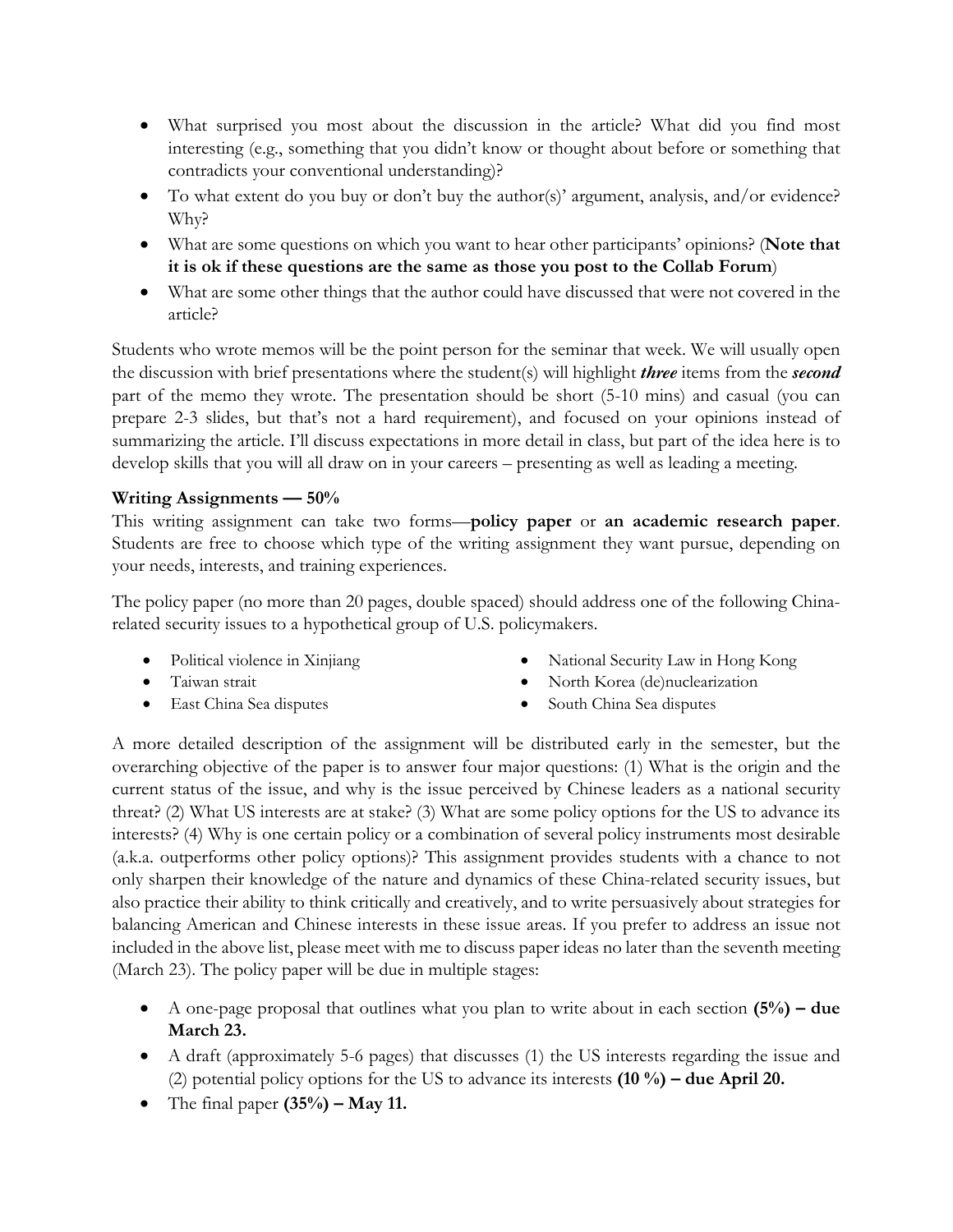Students can also choose to write a research paper on China's National Security (broadly defined). Like all research projects, you need to first identify a research question that has not been adequately or satisfactorily addressed by the literature. You also need to come up with an argument that is backed by a logically coherent theory. Lastly, you need to find a scientific way to test your hypothesis, which could either be case studies or a large-N design (**For this course, the paper only needs to present the research design in detail; the section on Results or Findings is optional**)**.** Students are highly encouraged to meet with me to discuss paper ideas before submitting a proposal. Similarly, the research paper will also be due in multiple stages:

- A one-page proposal that describes your research question **(5%) – due March 23.**
- A draft (approximately 5-6 pages) of the research question, literature review, and working theory **(10%) – due April 20.**
- The final paper **(35%) – May 11.**

Late papers will be penalized one-third of a letter grade for each day late except in the event of a documented medical or family emergency.

## **POLICIES**

I try to make myself very accessible to students, and you should always feel free to email me to schedule Zoom meetings.

\_\_\_\_\_\_\_\_\_\_\_\_\_\_\_\_\_\_\_\_\_\_\_\_\_\_\_\_\_\_\_\_\_\_\_\_\_\_\_\_\_\_\_\_\_\_\_\_\_\_\_\_\_\_\_\_\_\_\_\_\_\_\_\_\_\_\_\_\_\_\_\_\_\_\_\_\_\_

- 1.*Academic Integrity*. Cheating and plagiarism are taken very seriously in this course. All assignments must be solely the original work of the student. Violations include cheating on examinations and quoting or paraphrasing another author without attribution on written assignments. Avoid plagiarism by using footnotes (with page numbers) whenever you quote, paraphrase, or otherwise borrow someone else's ideas. If you are unsure whether you are committing plagiarism, do not hesitate to ask me for guidance (before you submit your work). Note that forming a group to study for exams or offering feedback on a draft of another student's paper are not considered violations of academic integrity. On the other hand, writing portions of a classmate's paper or copying a paragraph from a book or website without attribution are very serious violations. Violators risk failing the course and being reported to the Honor Committee.
- 2. *Grade Appeals*. Hopefully there will be no reason to contest a grade. However, a student who believes strongly that a paper or exam has been graded incorrectly may appeal by writing a onepage, typed memo explaining why the grade was inappropriate. No sooner than 72 hours and no later than 10 days after the original grade was issued, the memo must be submitted along with the original graded assignment to me for re-grading.
- 3. *Religious Holidays*: Although students are expected to attend every meeting, exceptions will of course be made for religious holidays. Students who know they will miss class owing to observance of a religious holiday need to notify the instructor during the first week of the semester.
- 4. *Disabilities*: SDAC will be providing their services remotely for the Fall 2020 semester. Please use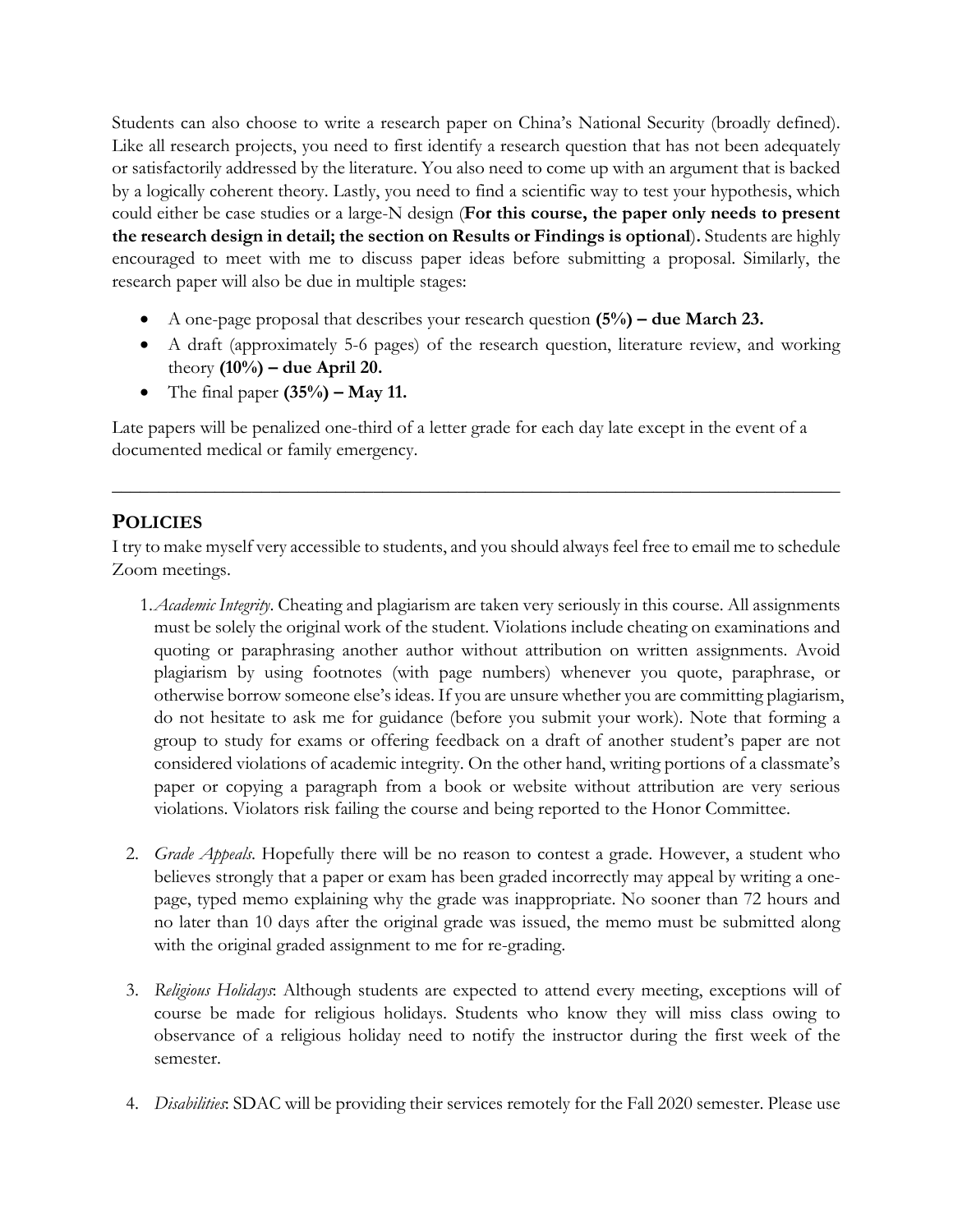SDAC Online Portal (https://studenthealth.virginia.edu/sdac) to request accommodation letters.

## **COURSE MATERIALS**

There is one required book, which can be easily found on Amazon, AbeBooks.com, Textbooks.com, etc.

**\_\_\_\_\_\_\_\_\_\_\_\_\_\_\_\_\_\_\_\_\_\_\_\_\_\_\_\_\_\_\_\_\_\_\_\_\_\_\_\_\_\_\_\_\_\_\_\_\_\_\_\_\_\_\_\_\_\_\_\_\_\_\_\_\_\_\_\_\_\_\_\_\_\_\_\_\_\_**

Nathan, Andrew J., and Andrew Scobell. 2015. *China's search for security*. Columbia University Press.



**\_\_\_\_\_\_\_\_\_\_\_\_\_\_\_\_\_\_\_\_\_\_\_\_\_\_\_\_\_\_\_\_\_\_\_\_\_\_\_\_\_\_\_\_\_\_\_\_\_\_\_\_\_\_\_\_\_\_\_\_\_\_\_\_\_\_\_\_\_\_\_\_\_\_\_\_\_\_**

All other readings are available on UVa Collab site.

## **SCHEDULE**

Readings denoted by "•" are required; those denoted by "+" are recommended.

## **WEEK 1 (February 2): Organizational meeting & Why study China's national security?**

- Nathan & Scobell: Introduction Chapter
- Blumenthal, Daniel. 2019. "The Unpredictable Rise of China." *The Atlantic.*
- Allison, Graham. 2020. "The US-China Strategic Competition: Clues from History" *Aspen Institute*. https://www.belfercenter.org/publication/us-china-strategic-competition-clueshistory
- + Pillsbury, Michael. 2014. "Misunderstanding China." *The Wall Street Journal*. September 18.
- + Wang, Jisi, Stapleton Roy, Aaron Friedberg, Thomas Christensen, Patricia Kim, Joseph S. Nye Jr, Eric Li, Kurt M. Campbell, and Ely Ratner. 2018. "Did America Get China Wrong: The Engagement Debate." *Foreign Affairs.* 97: 183.
- + Goldstein, Avery. 2020. "US–China Rivalry in the twenty-first century: Déjà vu and Cold War II." *China International Strategy Review*: 1.
- + Walt, Stephen. 2020. "Everyone Misunderstands the Reason for the U.S.-China Cold War." *Foreign Policy.*

## **PART I: Concepts, Actors, and Institutions.**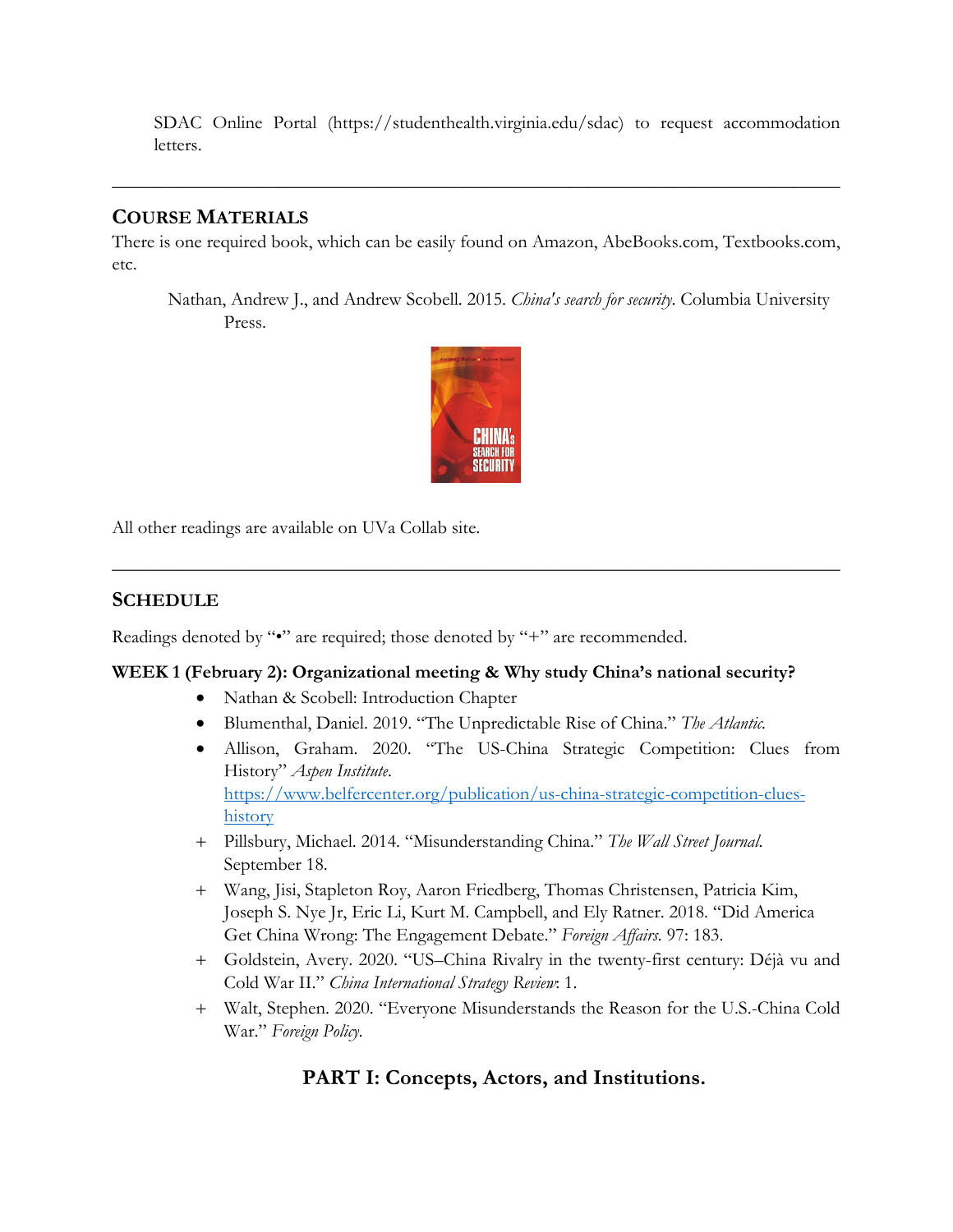#### **WEEK 2 (February 9): The Chinese view of national security.**

- Ji, You. 2016. "China's National Security Commission: theory, evolution and operations." *Journal of Contemporary China* 25, no. 98: **(only p178-p183 are required)**.
- Zeng, Jinghan, Yuefan Xiao, and Shaun Breslin. 2015. "Securing China's core interests: the state of the debate in China." *International Affairs*.
- Swaine, Michael D. 2019. "How China's Defense Establishment Views China's Security Environment." *China Leadership Monitor*
- *A ChinaFile Conversation.* 2020. "Has COVID-19 Changed How China's Leaders Approach National Security?" https://www.chinafile.com/conversation/has-covid-19-changed-how-chinasleaders-approach-national-security.
- + Nathan and Scobell: Chapter1.
- + Glaser, Bonnie S. 1993. "China's security perceptions: interests and ambitions." *Asian Survey* 33, no. 3.
- + Swaine, Michael D., and Ashley J. Tellis. 2000. *Interpreting China's Grand Strategy: Past, Present, and Future*. Santa Monica, CA; Washington, D.C.: RAND Corporation: Chapter 2: China's Security Problem.
- + Shambaugh, David. 2000. "China's military views the world: ambivalent security." *International security* 24, no. 3.
- + Wong, Edward. 2015. "Security Law Suggests a Broadening of China's 'Core Interests'." *The New York Times.* July 2.

## **WEEK 3 (February 16): Decision-making: players, structure, and process.**

- Nathan & Scobell: Chapter 2.
- Sun, Yun. 2013. "Chinese national security decision-making: processes and challenges." *Brookings Working Paper*.
- Fravel, M. Taylor. 2015. "The PLA and National Security Decisionmaking: Insights from China's Territorial and Maritime Disputes." In Saunders, Phillip C., and Andrew Scobell, eds. *PLA influence on China's national security policymaking*. Stanford University Press.
- Lampton, David M. 2015. "Xi Jinping and the National Security Commission: policy coordination and political power." *Journal of Contemporary China* 24, no. 95.
- + Gill, Bates, and Adam Ni. 2019. "China's Sweeping Military Reforms." *Security Challenges* 15, no. 1.
- + Wuthnow, Joel. 2017. "China's New "Black Box": Problems and Prospects for the Central National Security Commission." *The China Quarterly* 232.
- + Swaine, Michael D. 1996. "The PLA and Chinese national security policy: Leaderships, structures, processes." *The China Quarterly* 146.
- + Glaser, Bonnie S., and Phillip C. Saunders. 2002. "Chinese civilian foreign policy research institutes: evolving roles and increasing influence." *China Quarterly*.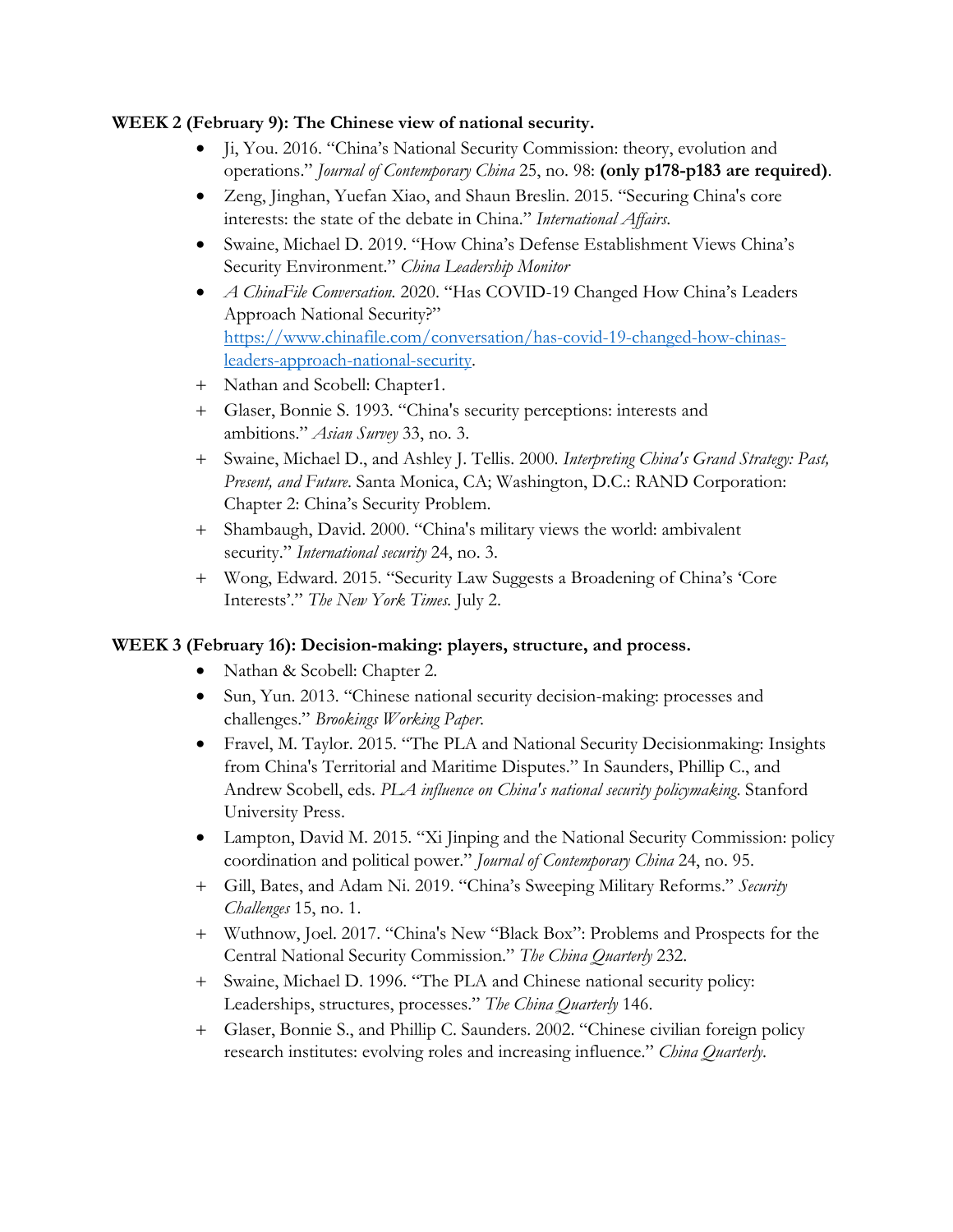## **Part II: Challenges at Home and Abroad**

#### **WEEK 4 (February 23): Social Unrest.**

- Lai, Hongyi. 2010. "Uneven Opening of China's Society, Economy, and Politics: pro-growth authoritarian governance and protests in China." *Journal of Contemporary China* 19, no. 67.
- Chen, Xi. 2009. "The power of troubleemaking: protest tactics and their efficacy in China." *Comparative Politics* 41, no. 4.
- Zhong, Yang, and Wonjae Hwang. 2016. "Pollution, institutions and street protests in urban China." *Journal of Contemporary China* 25, no. 98.
- Carter, Erin Baggott, and Brett L. Carter. 2020. "Focal Moments and Protests in Autocracies: How Pro-democracy Anniversaries Shape Dissent in China." *Journal of Conflict Resolution*.
- + O'brien, Kevin J. 1996. "Rightful resistance." *World Politics* 49, no. 1.
- + Tanner, Murray Scot. 2004. "China rethinks unrest." *The Washington Quarterly* 27, no. 3.
- + Chen, Xi. 2012. *Social protest and contentious authoritarianism in China*. Cambridge University Press: Chapter 2.
- + Ong, Lynette H., and Donglin Han. 2019. "What drives people to protest in an authoritarian country? Resources and rewards vs risks of protests in urban and rural China." *Political Studies* 67, no. 1.

## **WEEK 5 (March 2): Xinjiang**

- Potter, Phillip BK. 2013. "Terrorism in China: Growing threats with global implications." *Strategic Studies Quarterly* 7, no. 4.
- Mumford, Andrew. 2018. "Theory-testing Uyghur terrorism in China." *Perspectives on Terrorism* 12, no. 5.
- Cao, Xun, Haiyan Duan, Chuyu Liu, and Yingjie Wei. 2018. "Local religious institutions and the impact of interethnic inequality on conflict." *International Studies Quarterly* 62, no. 4.
- Potter, Philip BK and Chen Wang. "Governmental Responses to Terrorism in Autocracies: Evidence from China" *British Journal of Political Science* (Forthcoming).
- + Nathan & Scobell: Chapter 8 **p.204-p.208**.
- + Bovingdon, Gardner. 2002. "The not-so-silent majority: Uyghur resistance to Han rule in Xinjiang." *Modern China* 28, no. 1.
- + Bovingdon, Gardner. 2004. "Autonomy in Xinjiang: Han nationalist imperatives and Uyghur discontent." **(Executive Summary & p.1-p.17)**.
- + Hong, Ji Yeon, and Wenhui Yang. 2018. "Oilfields, mosques and violence: Is there a resource curse in Xinjiang?." *British Journal of Political Science*.

#### **\*\*\* NO CLASS ON MARCH 9 \*\*\***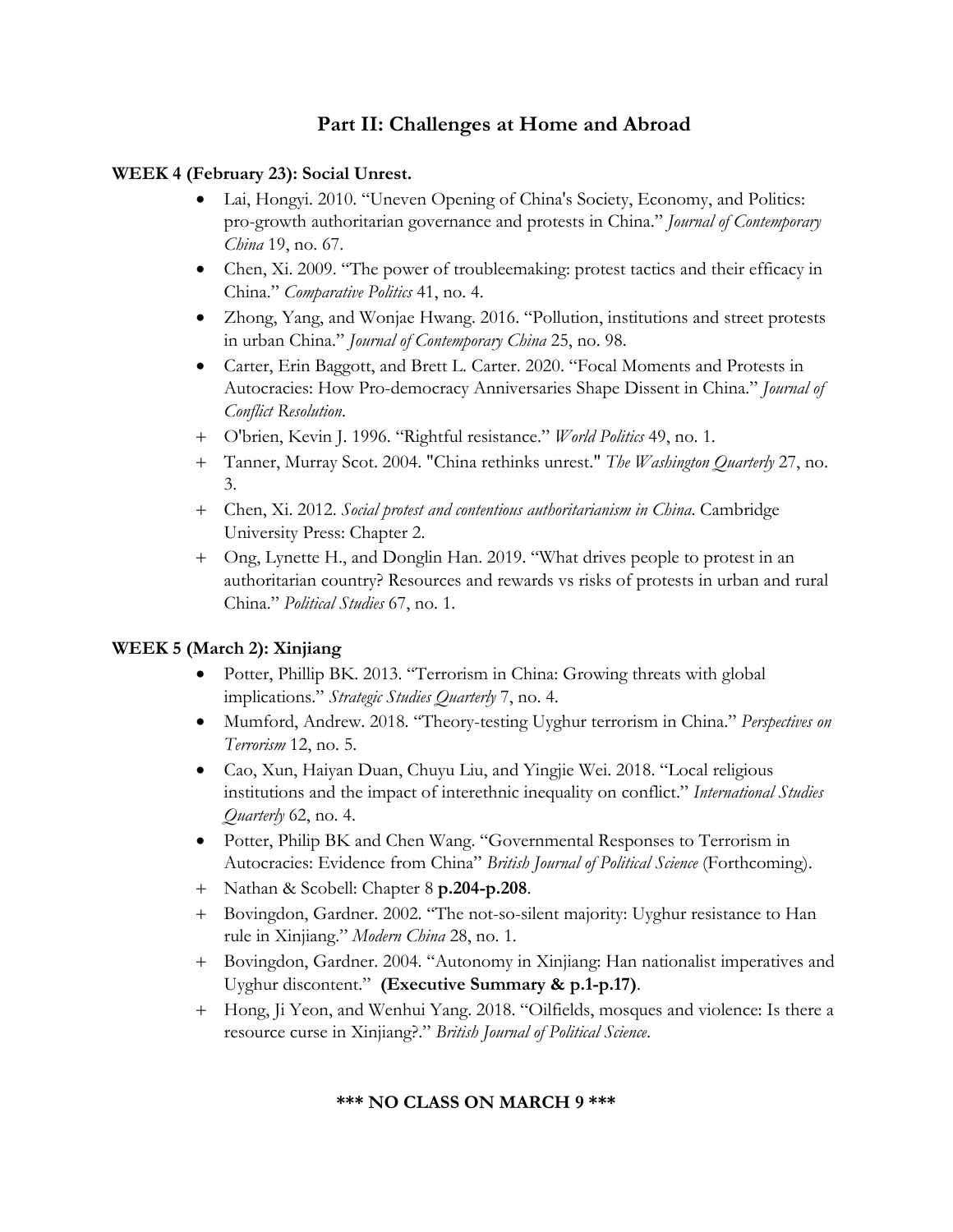## **WEEK 6 (March 16): Hong Kong and Taiwan**

- Nathan & Scobell: Chapter 8 **(p.208-p.221).**
- Ma, Ngok. 2012. "The rise of 'anti-China' sentiments in Hong Kong and the 2012 Legislative Council elections." *The China Review*.
- Hass, Ryan. 2020. "Why now? Understanding Beijing's new assertiveness in Hong Kong." *Brookings.*
- Zhu Feng. 2004. "Why Taiwan Really Matters to China" *China Brief* Volume: 4 Issue: 19
- Kastner, Scott L. 2016. "Is the Taiwan Strait still a flash point? Rethinking the prospects for armed conflict between China and Taiwan." *International Security* 40, no. 3.
- + Ma, Ngok. 2005. "Civil society in self-defense: The struggle against national security legislation in Hong Kong." *Journal of Contemporary China* 14, no. 44.
- + Nathan & Scobell: Chapter 9.
- + Grossman, Derek, Sheryn Lee, Benjamin Schreer, and Scott L. Kastner. 2016. "Correspondence: Stability or Volatility across the Taiwan Strait?." *International Security*  41, no. 2.
- + McDevitt, Michael. 2006. "Taiwan: The tail that wags dogs." *Asia Policy* 1, no. 1.

## **WEEK 7 (March 23): The Northeast Asia Theater**

- Nathan & Scobell: Chapter 5.
- Hardy-Chartrand, Benoit. 2016. "Misperceptions, Threat Inflation and Mistrust in China-Japan Relations." *CIGI Paper*.
- Fravel, M. Taylor. 2010. "Explaining stability in the Senkaku (Diaoyu) Islands dispute." *Getting the triangle straight: Managing China-Japan-US relations*: 144-164.
- Shambaugh, David. 2003. "China and the Korean peninsula: Playing for the long term." *The Washington Quarterly* 26, no. 2.
- + He, Yinan. 2007. "History, Chinese Nationalism and the Emerging Sino-Japanese Conflict." *Journal of Contemporary China,* 16:50.
- + Pan, Zhongqi. 2007. "Sino-Japanese dispute over the Diaoyu/Senkaku Islands: The pending controversy from the Chinese perspective." *Journal of Chinese Political Science* 12, no. 1.
- + Wu, Xinbo. 2005. "The end of the silver lining: A Chinese view of the US‐Japanese alliance." *The Washington Quarterly* 29, no. 1 (2005): 117-130.
- + Hoshino, Masahiro, and Shunji Hiraiwa. 2020. "Four factors in the "special relationship" between China and North Korea: a framework for analyzing the China– North Korea Relationship under Xi Jinping and Kim Jong-un." *Journal of Contemporary East Asia Studies*.

## **WEEK 8 (March 30): South China Sea**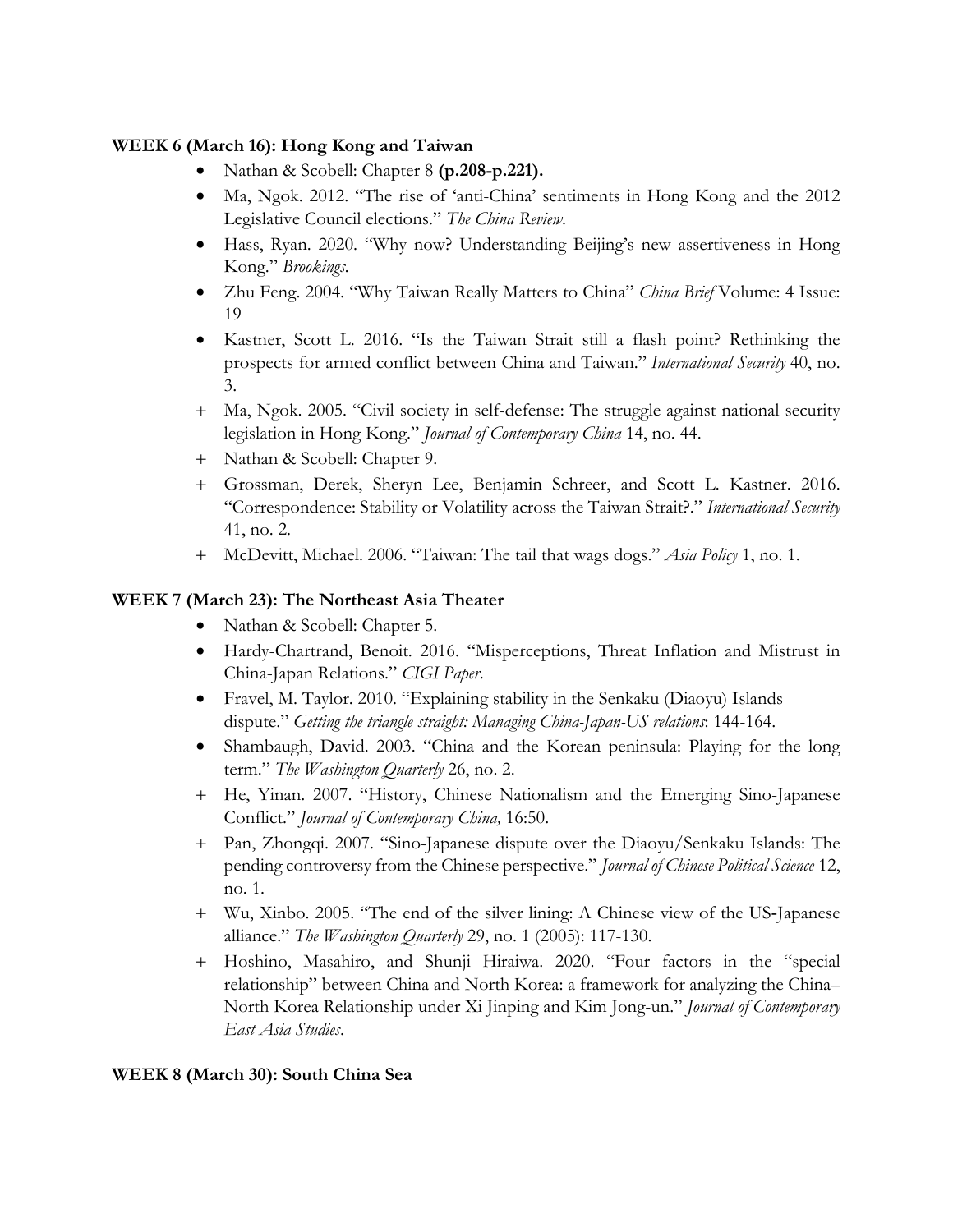- Fravel, M. Taylor. (July 13, 2016 Wednesday). "Why does China care so much about the South China Sea? Here are 5 reasons." *Washington Post Blogs*
- Dutton, Peter. 2011. "Three disputes and three objectives: China and the South China Sea." *Naval War College Review* 64, no.
- Yahuda, Michael. 2013. "China's new assertiveness in the South China Sea." *Journal of Contemporary China* 22, no. 81.
- Zhang, Feng. 2017. "Chinese thinking on the South China Sea and the future of regional security." *Political Science Quarterly* 132, no. 3.
- + Nathan & Scobell: Chapter 6 **(p. 139-p.146; p.148-p.159)**.
- + Hyer, Eric. 1995. "The South China Sea disputes: implications of China's earlier territorial settlements." *Pacific Affairs*: 34-54.
- + Garver, John W. 1992. "China's push through the South China Sea: the interaction of bureaucratic and national interests." *The China Quarterly* 132.
- + Morton, Katherine. 2016. "China's ambition in the South China Sea: is a legitimate maritime order possible?." *International Affairs* 92, no. 4.

## **WEEK 9 (April 6): The U.S.**

- Nathan & Scobell: Chapter 4.
- Pillsbury, Michael. 2015. "China's Seven Fears When it Comes to America." https://www.hudson.org/research/11039-china-s-seven-fears-when-it-comes-toamerica
- Liff, Adam P. 2018. "China and the US alliance system." *The China Quarterly* 233.
- Glaser, Charles L. 2015. "A US-China grand bargain? The hard choice between military competition and accommodation." *International Security* 39, no. 4.
- CSIS Dialogue. 2019. "Are the United States and China in an Ideological Competition?" (the edited excerpts are available in Collab; interested students could also watch the full event: https://www.csis.org/events/are-us-and-china-ideological-competition)
- + Lieberthal, Kenneth, and Wang Jisi. 2012. *Addressing US-China strategic distrust*. Vol. 4. Washington, DC: Brookings.
- + Copeland, Dale. 2003. "Economic Interdependence and the Future of US-Chinese relations." In *International Relations Theory and the Asia-Pacific*.
- + Brooks, Stephen G., and William C. Wohlforth. 2016. "The rise and fall of the great powers in the twenty-first century: China's rise and the fate of America's global position." *International Security* 40, no. 3.
- + Lake, David A. 2018. "Economic openness and great power competition: Lessons for China and the United States." *The Chinese Journal of International Politics* 11, no. 3.

## **Part III: Statecraft**

#### **WEEK 10 (April 13): Social Control**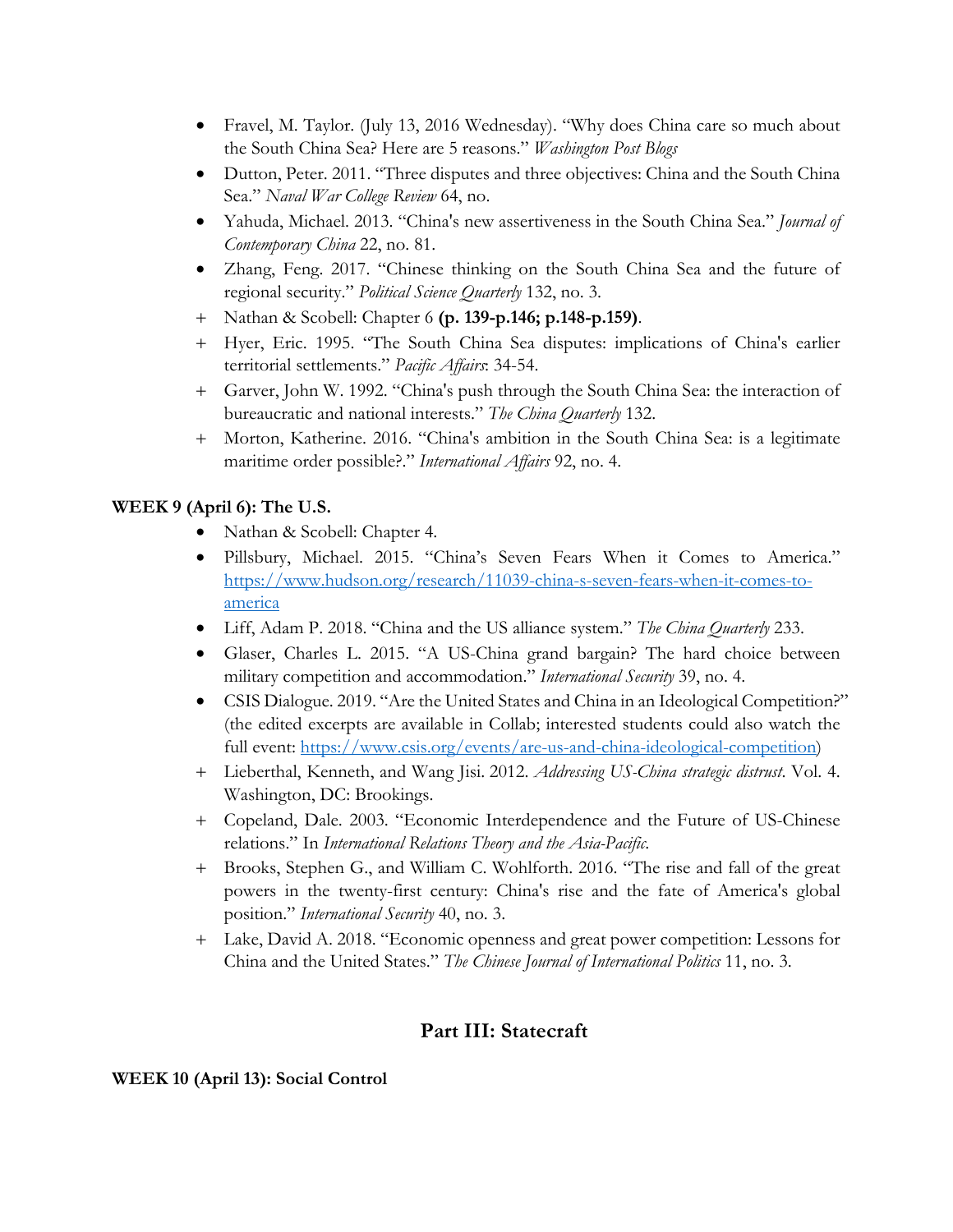- Qin, Bei, David Strömberg, and Yanhui Wu. 2017. "Why does China allow freer social media? Protests versus surveillance and propaganda." *Journal of Economic Perspectives* 31, no. 1.
- Xu, Xu. 2020. "To Repress or to Co‐opt? Authoritarian Control in the Age of Digital Surveillance." *American Journal of Political Science*.
- Leibold, James. 2020. "Surveillance in China's Xinjiang Region: Ethnic Sorting, Coercion, and Inducement." *Journal of Contemporary China* 29, no. 121.
- Greitens, Sheena Chestnut, Myunghee Lee, and Emir Yazici. 2020. "Counterterrorism and Preventive Repression: China's Changing Strategy in Xinjiang." *International Security* 44, no. 3.
- + Wang, Yuhua, and Carl Minzner. 2015. "The rise of the Chinese security state." *The China Quarterly*: 339.
- + Truex, Rory. 2019. "Focal points, dissident calendars, and preemptive repression." *Journal of Conflict Resolution* 63, no. 4.
- + Lorentzen, Peter. 2014. "China's strategic censorship." *American Journal of Political Science* 58, no. 2.
- + King, Gary, Jennifer Pan, and Margaret E. Roberts. 2013. "How censorship in China allows government criticism but silences collective expression." *American Political Science Review*.

## **WEEK 11 (April 20): Military Force**

- Fravel, M. Taylor. 2008. "Power shifts and escalation: explaining China's use of force in territorial disputes." *International Security* 32, no. 3.
- Fravel, M. Taylor. 2005. "Regime insecurity and international cooperation: Explaining China's compromises in territorial disputes." *International Security* 30, no. 2.
- Carter, Erin Baggott. *Working Paper*. "Elite Welfare Shocks and Autocrat Foreign Policy: Evidence from China."
- Fravel, M. Taylor, and Evan S. Medeiros. 2010. "China's search for assured retaliation: the evolution of Chinese nuclear strategy and force structure." *International Security* 35, no. 2.
- + Mastro, Oriana Skylar. 2011. "Signaling and military provocation in Chinese national security strategy: A closer look at the impeccable incident." *Journal of Strategic Studies* 34, no. 2.
- + Burles, Mark, and Abram N. Shulsky. 2000. *Patterns in China's Use of Force*. No. RAND/MR-1160-AF. RAND CORP SANTA MONICA CA.
- + Nathan & Scobell: Chapter 11.

## **WEEK 12 (April 27): Economic and Institutional Statecraft**

- Reilly, James. 2012. "China's unilateral sanctions." *The Washington Quarterly* 35, no. 4.
- Zhang, Ketian. 2019. "Cautious Bully: Reputation, Resolve, and Beijing's Use of Coercion in the South China Sea." *International Security* 44, no. 1.